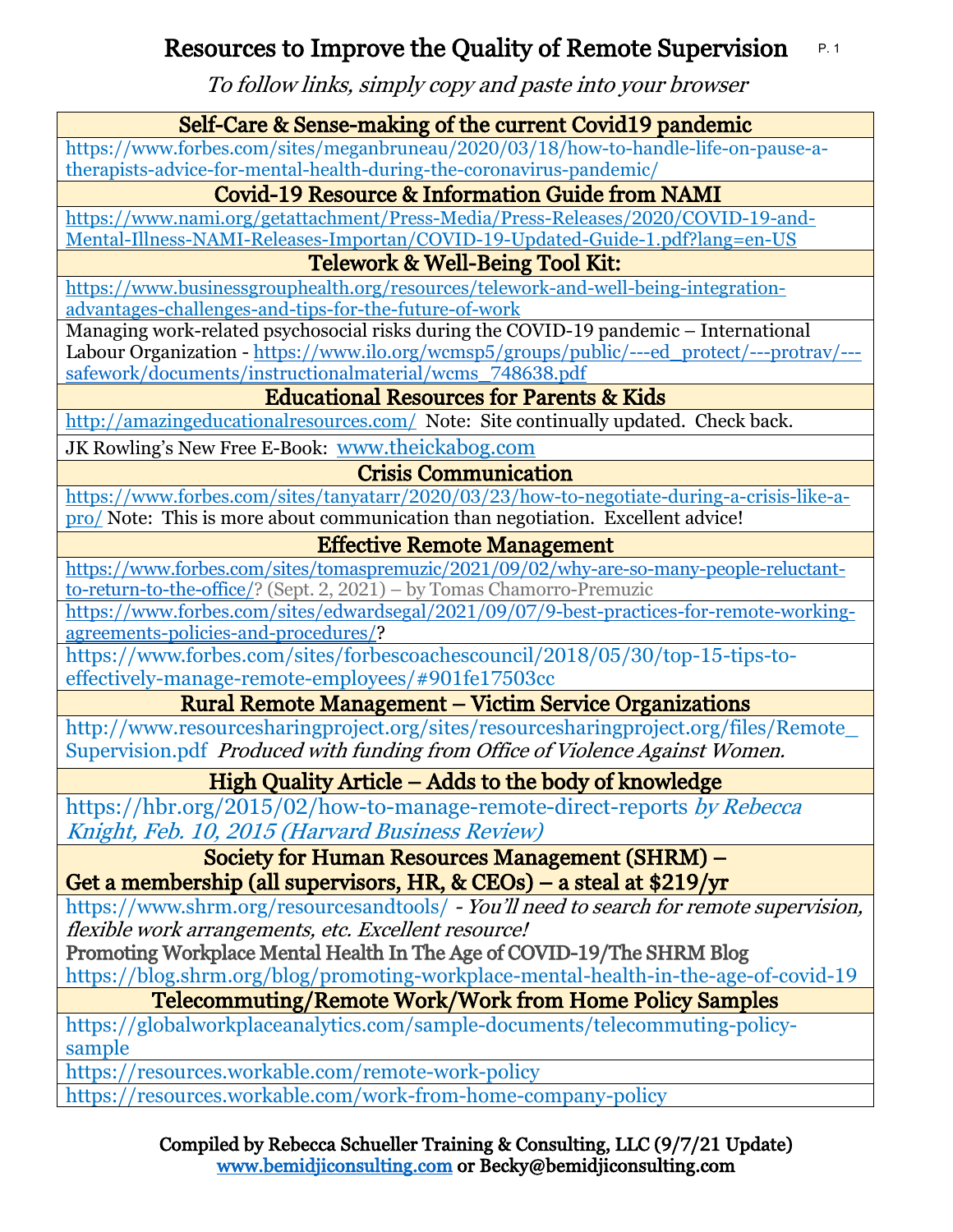5 Issues Your Telecommuting Policy Should Address: Eligibility, Expectations for Work Hours, Equipment & Cybersecurity, Communication, and Policy Abuse

<https://www.businessnewsdaily.com/7749-create-telecommuting-policy.html>

What Do HR Managers Need to Know About Telecommuting and Employment Law? Overtime, Safe Workplace Law, & Written Contracts

[https://www.humanresourcesmba.net/faq/what-do-hr-managers-need-to-know](https://www.humanresourcesmba.net/faq/what-do-hr-managers-need-to-know-about-telecommuting-and-employment-law/)[about-telecommuting-and-employment-law/](https://www.humanresourcesmba.net/faq/what-do-hr-managers-need-to-know-about-telecommuting-and-employment-law/)

# Psychological First Aid Resources

Taking Care of Your Behavioral Health – [Tips for Social Distancing, Quarantine, and](https://store.samhsa.gov/product/Taking-Care-of-Your-Behavioral-Health-Tips-for-Social-Distancing-Quarantine-and-Isolation-During-an-Infectious-Disease-Outbreak/PEP20-01-01-007?referer=from_search_result)  [Isolation During an Infectious Disease Outbreak](https://store.samhsa.gov/product/Taking-Care-of-Your-Behavioral-Health-Tips-for-Social-Distancing-Quarantine-and-Isolation-During-an-Infectious-Disease-Outbreak/PEP20-01-01-007?referer=from_search_result) (April 2020) <https://store.samhsa.gov/product/Preventing-and-Managing-Stress/SMA14-4873> Coping with Stress During Infectious Disease Outbreaks <https://store.samhsa.gov/product/Preventing-and-Managing-Stress/SMA14-4873> How to Cope with Sheltering in Place <https://store.samhsa.gov/product/Preventing-and-Managing-Stress/SMA14-4873> Listen, Protect, Connect – Psychological First Aid for Children and Parents Helping you and your child in times of disaster. <http://www.ready.gov/sites/>[default/files/documents/files/PFA\\_Parents.pdf](http://www.ready.gov/sites/default/files/documents/files/PFA_Parents.pdf) Tips for Recovering from Disasters & Other Traumatic Events: American Psychological Association <http://www.apa.org/helpcenter/recovering-disasters.aspx> Taking Care of Your Emotional Health after a Disaster: American Red Cross [https://www.redcross.org/content/dam/redcross/atg/PDF\\_s/Preparedness\\_\\_\\_Disast](https://www.redcross.org/content/dam/redcross/atg/PDF_s/Preparedness___Disaster_Recovery/General_Preparedness___Recovery/Emotional/Recovering_Emotionally_-_Large_Print.pdf) er\_Recovery/General\_Preparedness\_\_\_\_Recovery/Emotional/Recovering\_Emotionall [y\\_-\\_Large\\_Print.pdf](https://www.redcross.org/content/dam/redcross/atg/PDF_s/Preparedness___Disaster_Recovery/General_Preparedness___Recovery/Emotional/Recovering_Emotionally_-_Large_Print.pdf) Helping Children Cope with Disaster: FEMA/American Red Cross <https://www.fema.gov/pdf/library/children.pdf> PFA for Healthcare Professionals [https://omh.ny.gov/omhweb/disaster\\_resources/pfa/healthcare.pdf](https://omh.ny.gov/omhweb/disaster_resources/pfa/healthcare.pdf)  Psychological First Aid Field Operations Guide for Nursing Homes [https://www.ahcancal.org/facility\\_operations/disaster\\_planning/Documents/Psychol](https://www.ahcancal.org/facility_operations/disaster_planning/Documents/PsychologicalFirstAid.pdf) [ogicalFirstAid.pdf](https://www.ahcancal.org/facility_operations/disaster_planning/Documents/PsychologicalFirstAid.pdf) Psychological First Aid for First Responders: brochure SAMHSA <https://store.samhsa.gov/sites/default/files/d7/priv/sma11-disaster-02.pdf>Training: <https://www.mentalhealthfirstaid.org/population-focused-modules/fire-and-ems/> PFA for Families Experiencing Homelessness - Manual [https://www.nctsn.org/resources/psychological-first-aid-pfa-families-experiencing](https://www.nctsn.org/resources/psychological-first-aid-pfa-families-experiencing-homelessness)[homelessness](https://www.nctsn.org/resources/psychological-first-aid-pfa-families-experiencing-homelessness)

Psychological First Aid List Prepared by Vicky Powell, LCSW, MPA Rev. Feb. 2011 Please note: Becky tested each link and made updates as needed in April 2020.

Compiled by Rebecca Schueller Training & Consulting, LLC (9/7/21 Update) [www.bemidjiconsulting.com](http://www.bemidjiconsulting.com/) or Becky@bemidjiconsulting.com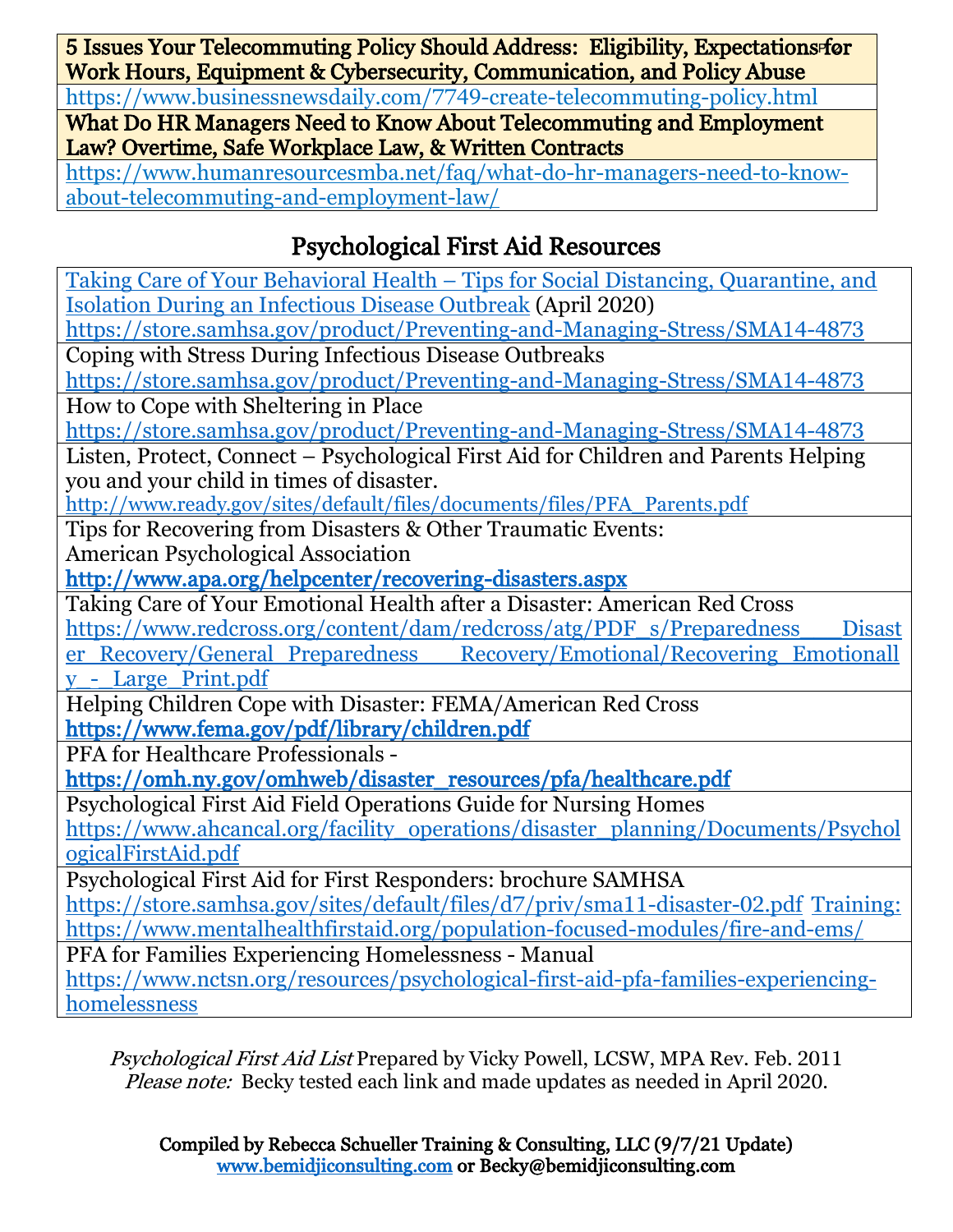| <b>Practices I would like to reset:</b>                        | Priorities I'd Like to Accomplish (i.e.<br>budget revision to support remote         |
|----------------------------------------------------------------|--------------------------------------------------------------------------------------|
| 1.                                                             | technology):                                                                         |
|                                                                | 1.                                                                                   |
| 2.                                                             | 2.                                                                                   |
|                                                                |                                                                                      |
|                                                                | 3.                                                                                   |
| 3.                                                             |                                                                                      |
|                                                                | Discussions to have with other<br>supervisors/administrators about                   |
|                                                                | policies, procedures, or practices for<br>our remote employees:                      |
|                                                                | 1.                                                                                   |
|                                                                |                                                                                      |
|                                                                | 2.                                                                                   |
|                                                                | 3.                                                                                   |
|                                                                |                                                                                      |
| Ways I would like to improve<br>communication with employees & | <b>Changes I want to make for structuring</b><br>my day/supporting my own self-care: |
| build engagement:                                              |                                                                                      |
| 1.                                                             | 1.                                                                                   |
|                                                                |                                                                                      |
| 2.                                                             | 2.                                                                                   |
|                                                                |                                                                                      |
| 3.                                                             | 3.                                                                                   |
|                                                                |                                                                                      |
|                                                                |                                                                                      |

# **My Top 3 Priorities for this week:**

| റ<br>- |  |  |  |
|--------|--|--|--|
| റ<br>ູ |  |  |  |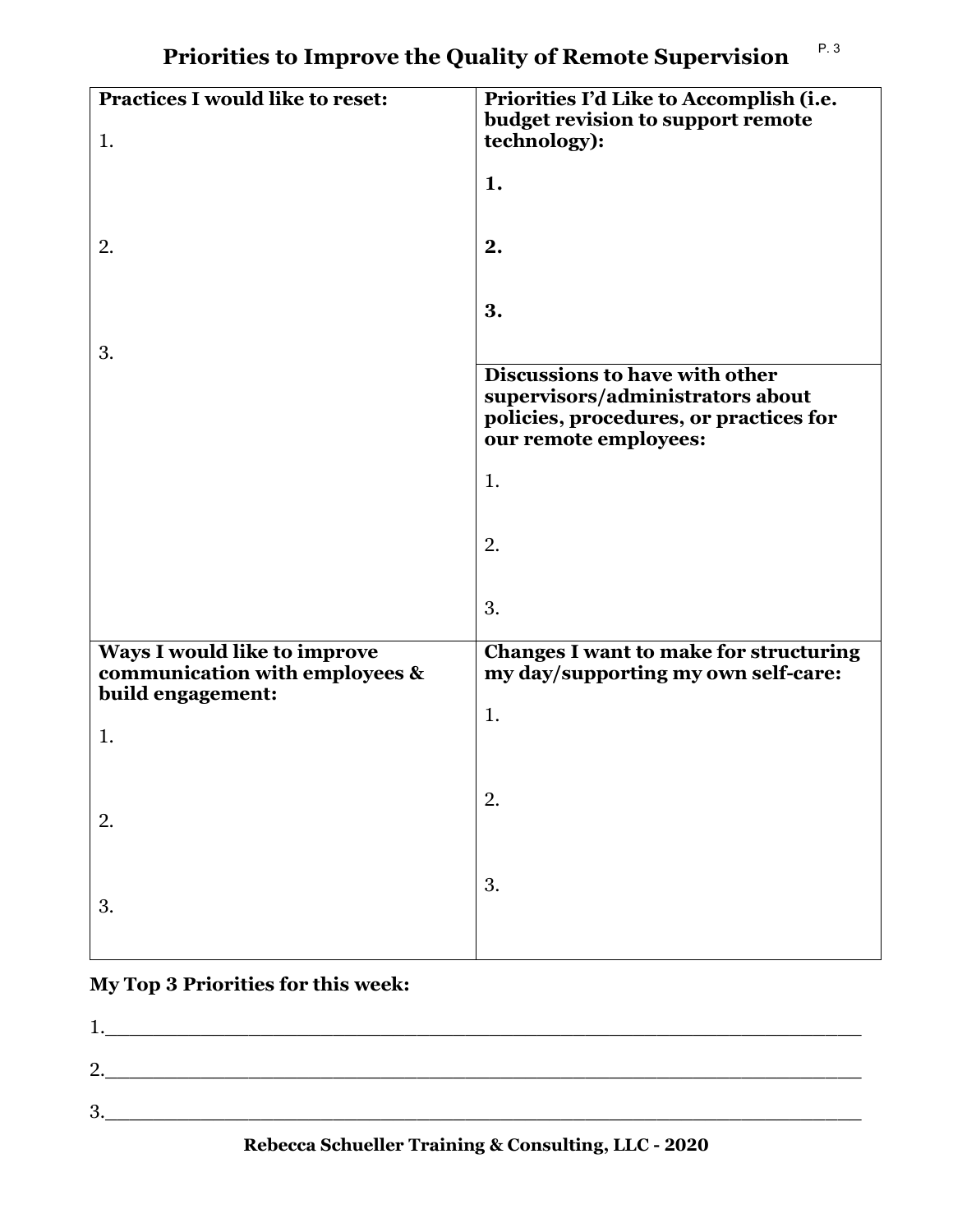# **Tools/Options/Strategies**

### **Improving Support for Remote Staff**

\*Create staff directory (photos, names, tel., email, job duty bullets) – ensure this stays updated and have it available on the server. Snail mail a copy to remote staff or provide it during onboarding.

\*Current, updated agency resource list on the server

\*Revise budgets to include funds for remote technology stipends, equipment, furniture, etc.

## **Connecting with Staff & Encouraging Team Collaboration**

\*Daily or 3x/week check-in calls

\*Encourage staff to schedule actual phone calls with teammates (not just email or snapchat)

\*Weekly or bi-weekly team meeting

### **Supervision Tools**

\*Reminding myself to stay focused on goals/results

\*Clarifying job/project expectations for staff

\*2-Question Weekly Check-in

\*Weekly Supervision Questions List

\*Help staff reset weekly priorities to reduce workload stress

\*Team meetings weekly or bi-weekly

# **Self-Care for Employees & Supervisors (Personal & Professional)**

\*Help staff set priorities so they are not spread too thin/taking on too much \*The work day must end! Not emailing/texting/calling after standard work hours (as reasonable and appropriate)

\*Encouraging staff to schedule their time-off

\*Support staff in "calendaring" time for professional training & development (online articles, Linked In, conversations with counterparts in similar organizations)

### **Policies/Practices/Procedures**

\*Worker's compensation coverage

\*Liability Insurance coverage

\*Vehicle insurance – commercial and "Hired and Non-Owned" coverages

\*Inspections of remote facilities for safety and ergonomic needs

\*Who covers down-time? i.e. snow days, technology outages, power outages, etc.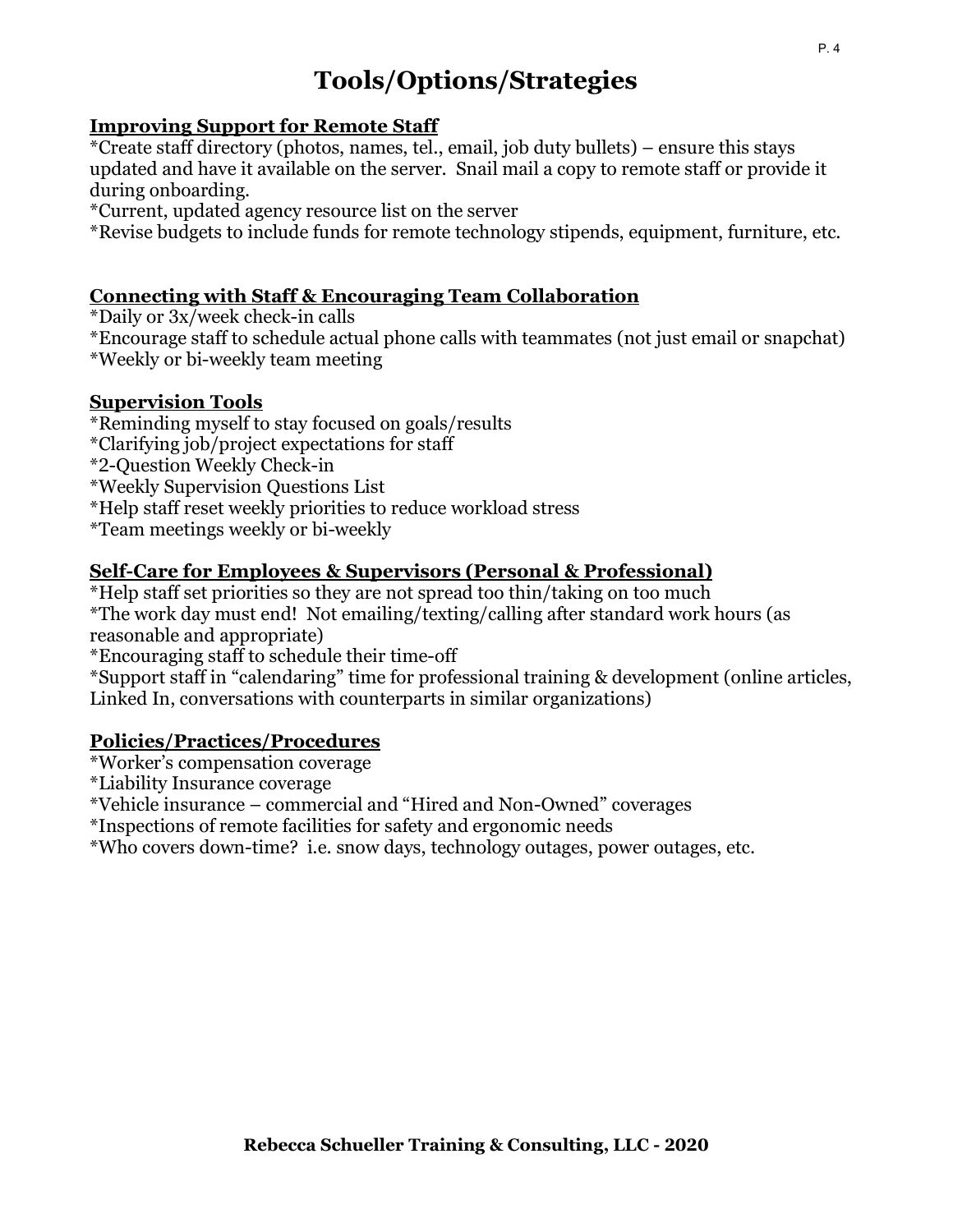#### **REMOTE SUPERVISION TRAINING (1 Hour) Rebecca Schueller Training & Consulting, LLC**

## **Learning Objectives**

This workshop teaches skills and tools to support effective remote supervision and communication. Participants will:

- 1. Develop knowledge of Covid19 resources and responses to support employee wellbeing;
- 2. Increase understanding of communication strategies to support remote supervision;
- 3. Improve knowledge of the importance of regular supervision meetings with remote staff and supervision strategies that support remote staff;
- 4. Learn ways to build team connectedness for remote staff.
- 5. Increase knowledge of technology and tools required for effective remote supervision.

# **Presenter's Bio**

Becky Schueller has three decades of experience working with national, urban, and rural nonprofits, community groups, tribal organizations, local and state government, and small businesses. After relocating to Minnesota in 1998, Becky developed the first Catalog of Philanthropy for the Northwest Minnesota Foundation, and served as a Business Development Specialist for the Native American Business Development Center.

Becky trains and consults through Rebecca Schueller Training & Consulting, LLC. She has trained several hundred supervisors and employees from nonprofits, tribes, cities, counties, schools, colleges/universities and businesses on topics ranging from: Supervision and Performance Appraisal, Grant Writing Readiness, Advanced Grant Writing, Grants Management, Providing Exceptional Customer Service, Developing the Fully Effective Nonprofit Board, Preparing the Board for the Annual Executive Director Evaluation, Creating Organizational Cultures to Support Staff & Client Well-Being, and The Executive Director's Tool-Kit. Becky also conducts strategic and program planning.

In 2018-19, Becky was the Northwest Minnesota Continuum of Care (CoC) Coordinator, working with housing and homeless assistance providers, HUD, local & state government and faith-based and other organizations in a rural, 12-county region. Becky was Executive Director for Evergreen Youth & Family Services (Bemidji) for nearly 16 years (2001- 2017). She supervised three facility sites during this time. Evergreen's \$1 Million budget more than doubled during Becky's tenure, the continuum of programs significantly expanded, and the staff grew from 20+ to 40+ members.

Becky holds a BA degree in Middle East and Asian History and Women's Studies from Northwestern University (Evanston, IL). She is a 2016 Graduate of the Institute for Executive Director Leadership (a Certificate Program of the University of St. Thomas Opus School of Business). Becky completed a Community Service Management Certificate Program at the Roosevelt University School of Public Administration in 1990.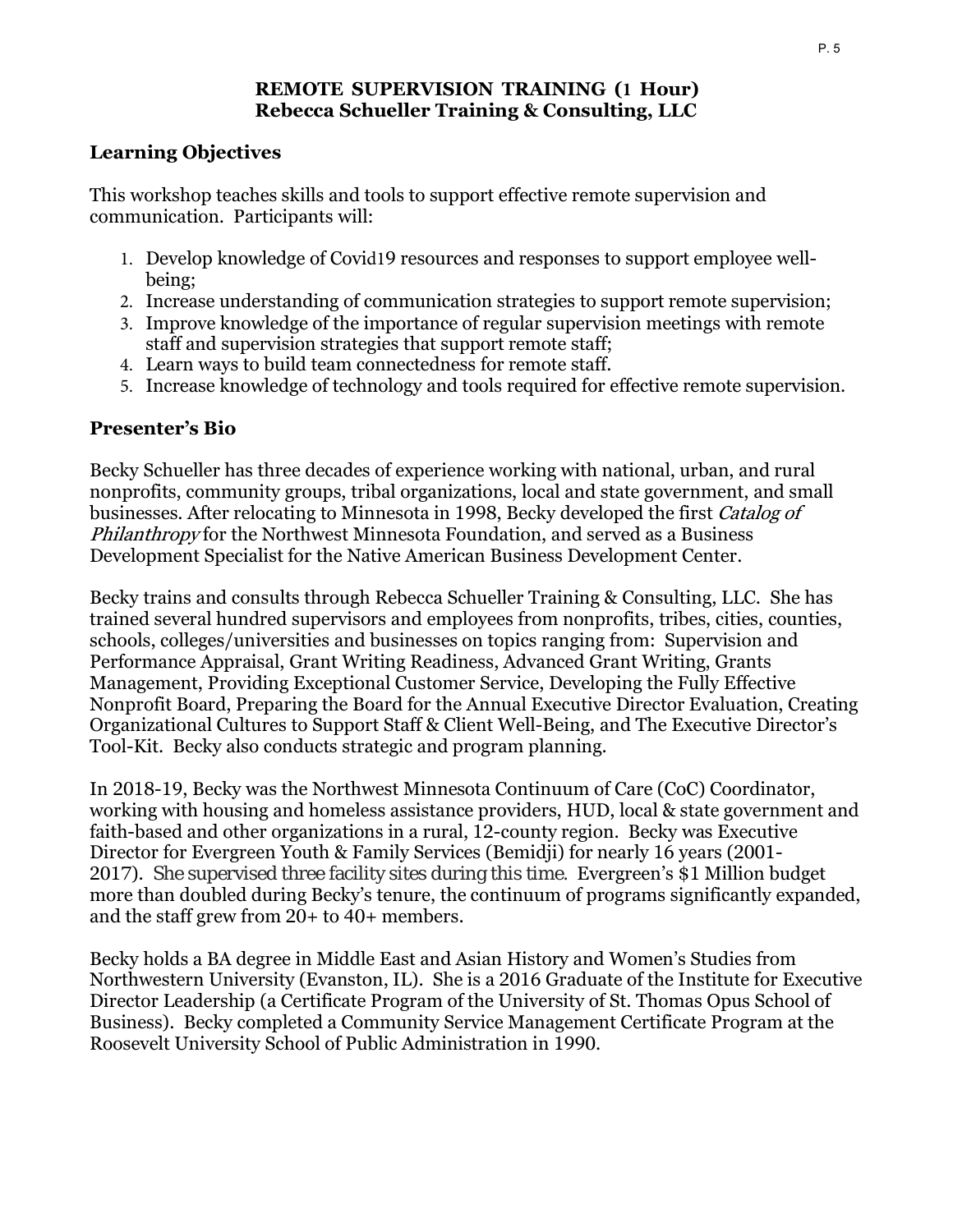# **Work from Home Plan**

| PRIVATE WORKSPACE                                                              |  |                                         |  |  |
|--------------------------------------------------------------------------------|--|-----------------------------------------|--|--|
| <b>Challenges/Needs</b>                                                        |  | <b>Options/Solutions</b>                |  |  |
|                                                                                |  |                                         |  |  |
|                                                                                |  |                                         |  |  |
|                                                                                |  |                                         |  |  |
|                                                                                |  |                                         |  |  |
|                                                                                |  |                                         |  |  |
|                                                                                |  |                                         |  |  |
|                                                                                |  |                                         |  |  |
|                                                                                |  |                                         |  |  |
|                                                                                |  |                                         |  |  |
|                                                                                |  |                                         |  |  |
|                                                                                |  |                                         |  |  |
|                                                                                |  | <b>CHILDCARE/OCCUPYING KIDS TIME</b>    |  |  |
| <b>Challenges/Needs</b>                                                        |  | <b>Options/Solutions</b>                |  |  |
|                                                                                |  |                                         |  |  |
|                                                                                |  |                                         |  |  |
|                                                                                |  |                                         |  |  |
|                                                                                |  |                                         |  |  |
|                                                                                |  |                                         |  |  |
|                                                                                |  |                                         |  |  |
|                                                                                |  |                                         |  |  |
|                                                                                |  |                                         |  |  |
|                                                                                |  |                                         |  |  |
|                                                                                |  |                                         |  |  |
|                                                                                |  |                                         |  |  |
|                                                                                |  |                                         |  |  |
|                                                                                |  |                                         |  |  |
|                                                                                |  |                                         |  |  |
|                                                                                |  | NEGOTIATING SCHEDULES WITH ROOMMATES OR |  |  |
| <b>SPOUSES/PARTNERS</b><br><b>Options/Solutions</b><br><b>Challenges/Needs</b> |  |                                         |  |  |
|                                                                                |  |                                         |  |  |
|                                                                                |  |                                         |  |  |
|                                                                                |  |                                         |  |  |
|                                                                                |  |                                         |  |  |
|                                                                                |  |                                         |  |  |
|                                                                                |  |                                         |  |  |
| <b>MEAL Options:</b>                                                           |  |                                         |  |  |
|                                                                                |  |                                         |  |  |
| <b>Breakfast</b>                                                               |  |                                         |  |  |
|                                                                                |  |                                         |  |  |
| Lunches                                                                        |  |                                         |  |  |
|                                                                                |  |                                         |  |  |
|                                                                                |  |                                         |  |  |
| Dinner                                                                         |  |                                         |  |  |
|                                                                                |  |                                         |  |  |